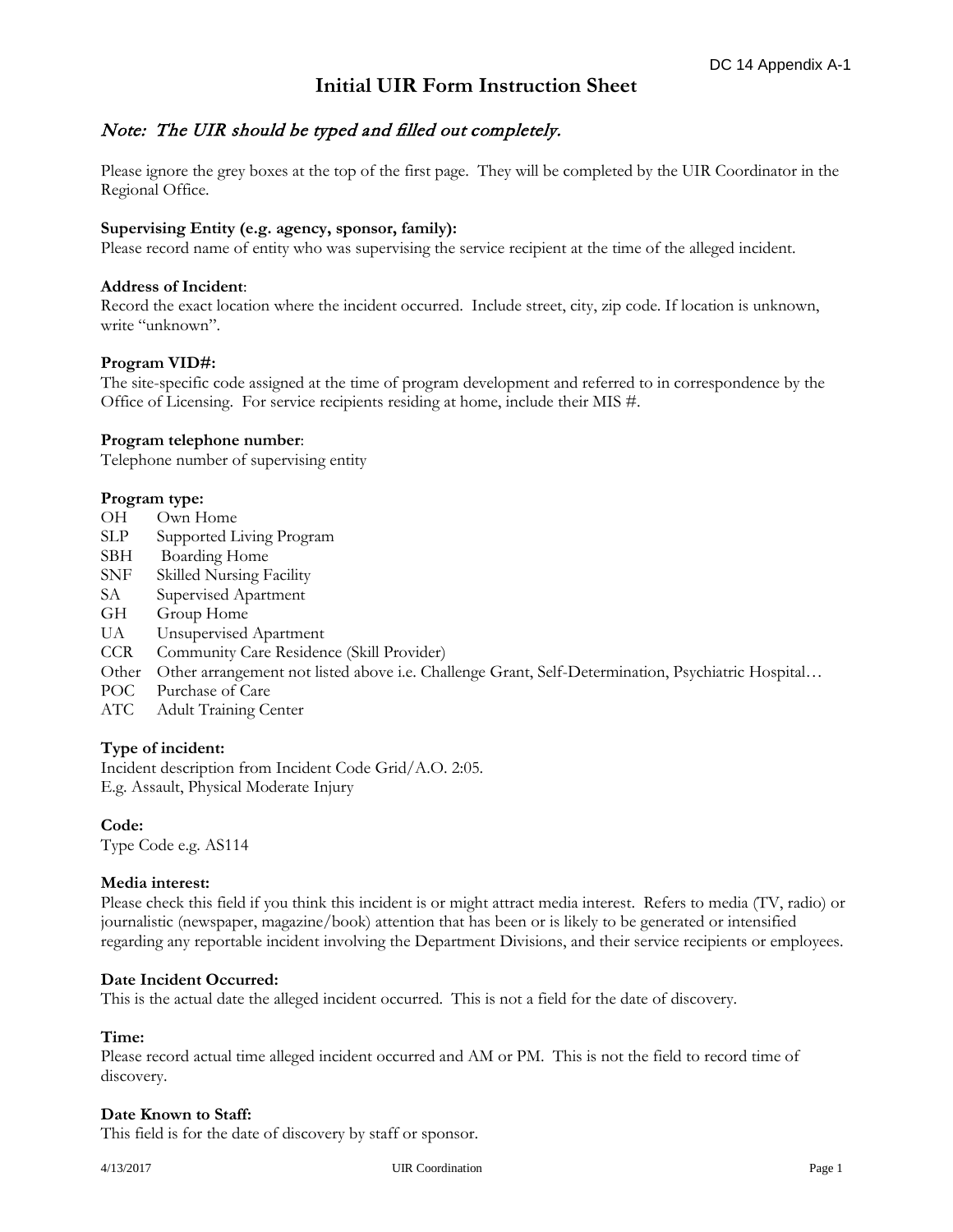## **Time:**

This field is for the time of discovery by staff or sponsor.

## **Prepared by:**

Please complete the full name of individual writing this incident report. No signatures, please.

## **Title:**

Include title of individual writing this incident report and name of agency.

## **Agency:**

Enter the name of the agency for which the person who prepared the UIR works for.

#### **Date:**

Record date this incident report is completed

## **Time:**

Record time, including AM/PM, this incident report is completed

## **Telephone #:**

Phone number of individual completing this report

#### **Supervisor's Name**:

Indicate the full name of the supervisor of the individual completing this incident report

#### **Title:**

Include title of the supervisor of the individual completing this incident report

#### **Description of the Incident: (Who, What, When, Where and How it occurred):**

Provide a concise but complete summary that explains what happened. Please be specific. Do not use abbreviations or initials.

**~~~~~~**

## **People Involved. [ENTER INFORMATION ON ALL AVs AND APs INVOLVED IN THE INCIDENT]**

## **Role: AV:** Alleged Victim **AP:** Alleged Perpetrator

**Person Type: SR:** Service Recipient **Staff:** Staff of Agency/Sponsor **Visitor/Other:** Family member, other

## **Name:**

Fill in complete name. Avoid nicknames.

**Sex:** Male or Female

**Residential Information: Residential Name:** Agency, Own Home, Sponsor name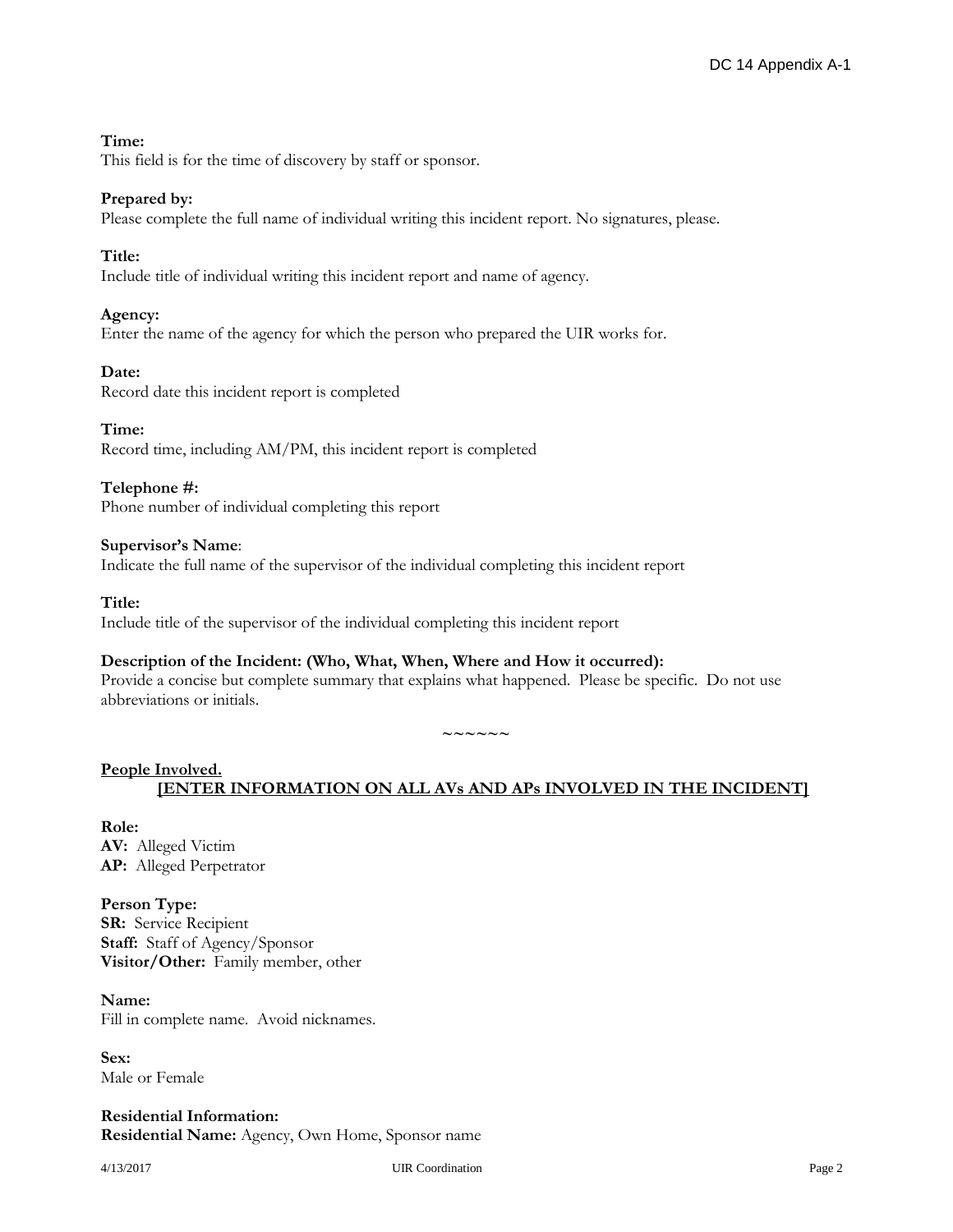**Address:** Complete address including street address, city, state and zip code **Telephone number:** Include area code

## **Residential Program VID #:**

The site-specific code assigned at the time of program development and referred to in correspondence by the Office of Licensing.

**MIS #:**  Service recipient's identification number

**D.O.B.:** Service Recipient's date of birth

**Guardian Name:** Full name of Guardian of Service Recipient

**Guardian Address:** Full address of Guardian including street address, city, state and zip code

**Guardian telephone number:** Include Area Code

**Support Coordination Agency:** Full name of Agency assigned to the Service Recipient

#### **Support Coordinator:**

Full name of Support Coordinator assigned to the Service Recipient

#### **County Medicaid No:**

Service Recipient's County Medicaid number if he/she has County Medicaid

#### **CCW Medicaid Number:**

Service Recipient's Community Care Waiver number if he/she is eligible for CCW

#### **This person is not on Medicaid:**

Check box if the Service Recipient does not have Medicaid

#### **DDD Case Manager:**

Full name of DDD Case Manager for Service Recipient

#### **Describe injuries from the Incident**:

**Injury Type:** Describe injury. For example: bruise, laceration, fracture

#### **Body Part:** Indicate which body part was injured as a result of this incident.

#### **Injury Level:**

Indicate Minor, Moderate or Major Injury. Refer to A.O. 2:05, pgs 13-14, for descriptions of each.

## **Witnesses:**

Please complete full name and title of individuals who witnessed the alleged incident. Do not include witnesses of discovery of incident.

 $\sim\sim\sim\sim\sim\sim$